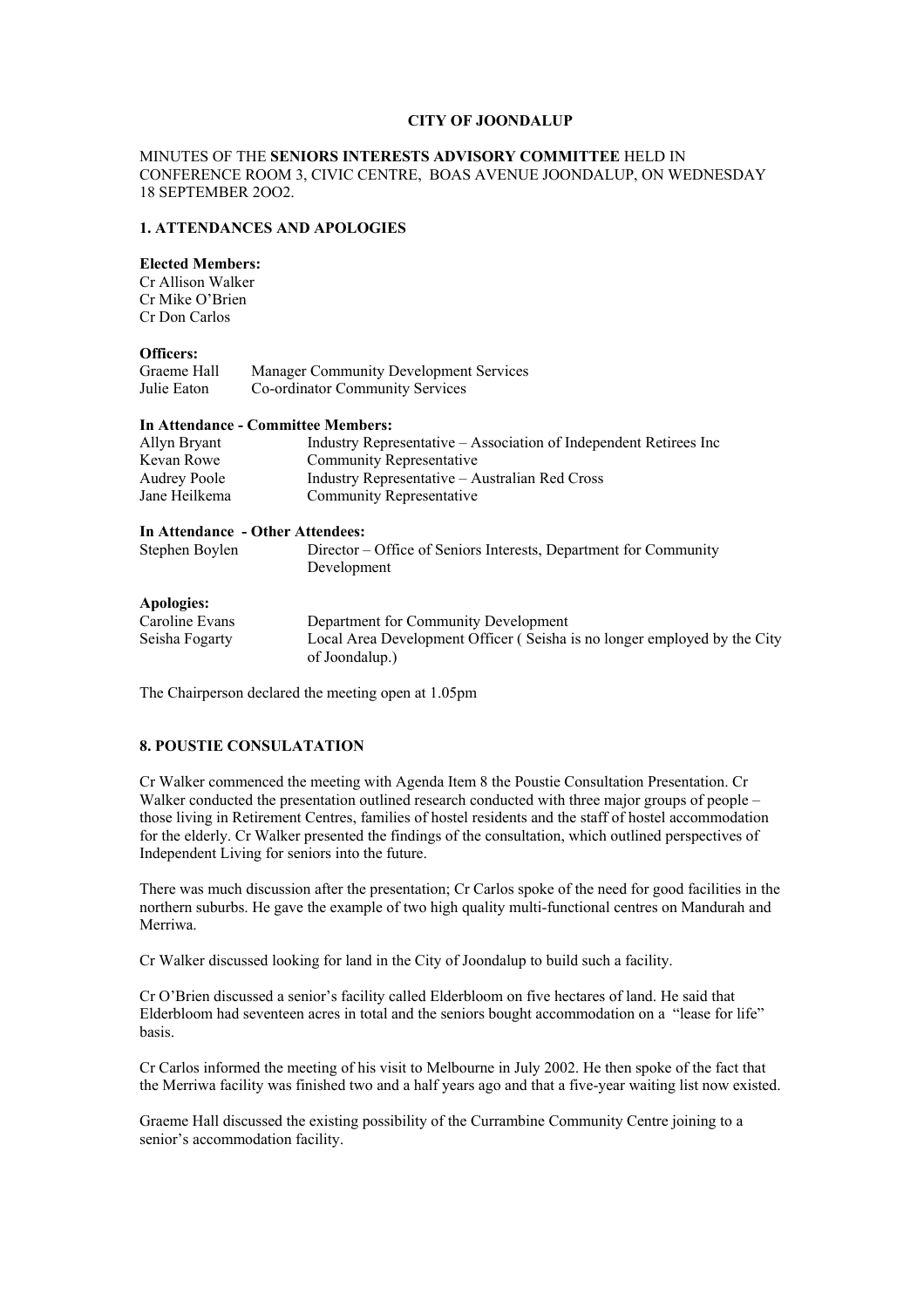**MOVED Cr O'Brien, SECONDED Kevan Rowe that this committee recommends and requests that Council incorporates up to ten hectares for an "Elderbloom" type development as a seniors retirement opportunity in the coastal strip at Ocean Reef.** 

# **The Motion was Put and CARRIED 2006 CARRIED**

Note - The Association of Independent Retirees supported this motion.

## **2. INTRODUCTIONS**

Cr Walker introduced Stephen Boylen, who is the Director of Planning, Policy and Research from the Office of Senior's Interests. Stephen attended the meeting in the place of Caroline Evans from the Department for Community Development. Cr Walker explained that Stephen was asked to talk to the committee about the State Government's planning process for seniors in WA.

### **3. CONFIRMATION OF PREVIOUS MINUTES**

### MINUTES OF THE STRATEGIC ADVISORY COMMITTEE – SENIORS INTERESTS MEETING HELD ON 10 JULY 2002.

There was some discussion about the distribution of the minutes. Some members of the committee did not receive a copy of the minutes prior to the meeting. Julie Eaton apologised for this matter. She did not send the minutes because she thought they could not be distributed until they had been presented to Council. Minutes will be distributed to all members in the future.

 Minutes will also be published in the Desk of the CEO unless they contain recommendations to Council, in which case they will be forwarded to Council in report format.

### **MOVED Cr Carlos and SECONDED Allyn Bryant that the minutes of the Strategic Advisory Committee – Seniors Interests held on 10 July 2002 be confirmed as a true and correct record.**

#### **The Motion was Put and CARRIED CARRIED**

#### **4. OUTSTANDING ITEMS FROM THE PREVIOUS MEETING**

#### **4.1 Pamela Richardson**

Julie Eaton reported that a letter had been sent to Pamela Richardson accepting her resignation from the committee and acknowledging her contribution. It was recognised by the meeting that Audrey Poole was now a member of the committee, thus taking Pamela Richardson's place.

## **4.2 Terms of Reference**

Graeme Hall reported that the Terms of Reference report regarding the membership and date changes for membership renewal had been to a Council briefing session and would be presented at Council on Tuesday 24 September 2002.

### **4.3 State Government Planning for seniors**

Stephen Boylen outlined the following points for the meeting –

- The State Government was reviewing all services to seniors
- The review into health services was being conducted by Dr Penny Fletcher
- The target of review was people over 60 years of age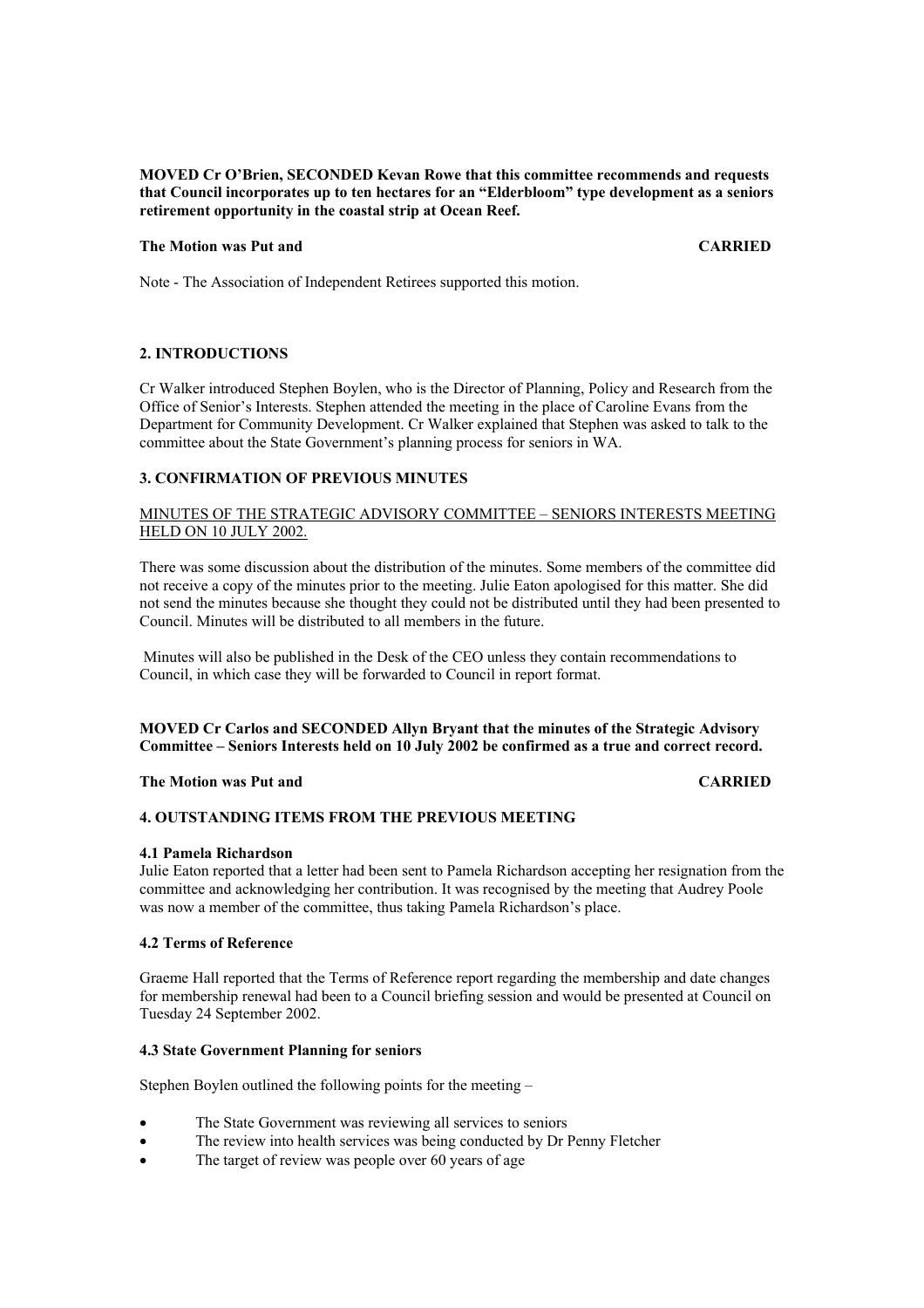- Only 10% of people live in hostels or nursing homes, so the greater seniors population is independent in their living
- At present 14 to 15% of the population are over 60 years of age. In the year 2025 one in five or 20% of people will be in that age group
- The State Government want to ensure that seniors participate in the community
- The government wants to provide support to ensure that seniors are active in the community
- The Commonwealth Government is increasing their financial commitment to seniors and the State Government wish also to respond.
- The State Government set up the "Active Ageing Taskforce" in March 2002.
- A report will be put the Premier in March 2003 setting strategic direction for the next 5 to 10 years.
- There have been a number of consultations organised around the state
- There is a consultation on 24 September at Mirrabooka for the northern suburbs
- The Terms of Reference for the Taskforce are to consult with the community, gather information, develop positive strategies for positive ageing, address physical activity, address the fact that women will outnumber man by two to one in the 75 to 80 year age bracket and to address involvement in the community
- Other issues that require attention are the respite needs of older parents of disabled children, respite for carers of older people, mature age employment strategies and Elder Abuse
- The taskforce wishes to promote a positive image of seniors in the community
- There are a number of issues around the financial planning for retirement
- The taskforce has identified issues around life-long learning

Stephen completed his talk by commending the City of Joondalup for the existence of the Seniors Interests Advisory Committee and it's advocacy role for seniors in the community.

Cr Walker asked the member if there were any questions for Stephen.

Cr Carlos spoke about a Centrelink meeting he had recently attended where the organisation asked the community for suggestions how they could improve their service. During the discussion Cr Carlos suggested that it would be a good idea to hold an "Expo" for seniors. Members of the committee agreed with this concept and discussed a number of possibilities. Lakeside and Whitfords shopping centres were put forward as possible locations to hold displays. Senior Week in late October was suggested as an appropriate time to host such an Expo.

**MOVED Cr Carlos and SECONDED Cr Walker that the possibility of a "Seniors Day" or expo be explored, where state and commonwealth governments and local agencies join with the City of Joondalup to promote services to seniors in the community.** 

### **The Motion was Put and CARRIED**

## **5. CORRESPONDENCE**

Cr Walker tabled the list of incoming and outgoing correspondence and invited questions or comments. Cr O'Brien requested that the letter from Elderbloom be forwarded to all Councillors and be published on the Desk of the CEO.

**MOVED Cr Carlos and SECONDED Allyn Bryant that the correspondence be accepted by the meeting.** 

# **The Motion was PUT and CARRIED CARRIED**

# **6. SENIOR CITIZENS MASTER PLAN – SOCIAL AND LEISURE NEEDS**

Graeme Hall reported that the second draft of this plan had been received. The consultant Jill Powell has been asked to re-format the report, as it was not presented in the agreed manner. Jill has been overseas and not been able to attend to this request. Graeme will report on the progress at the next meeting of this committee.